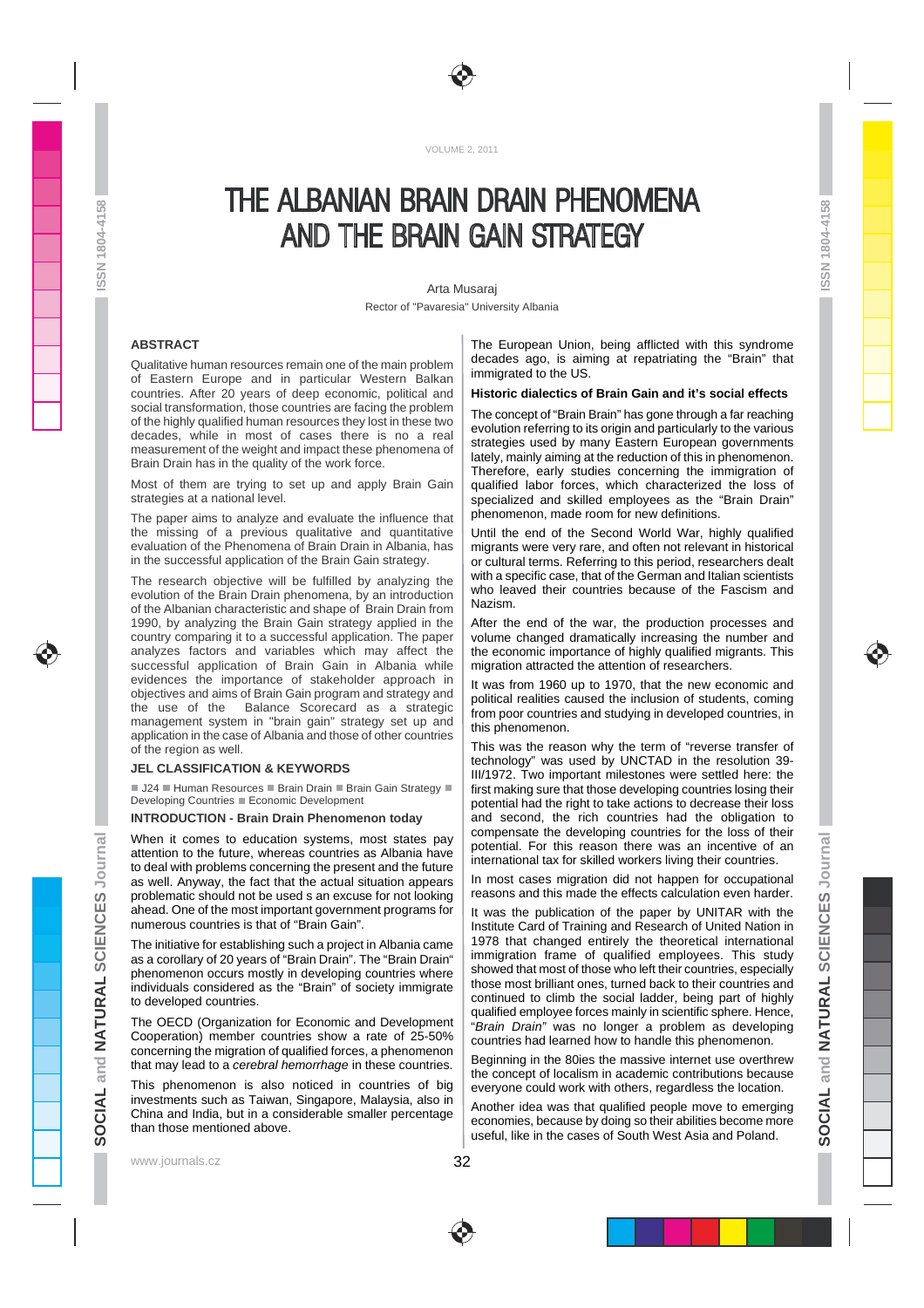During recent years this phenomenon appeared again and has brought up many discussions.

Recently, this topic, received a wide interest mainly in areas as Latin America, the interest on doing research appears to shift towards Latin America and India.

The interest in these countries goes beyond a simple academic one regarding the factors that threaten their stock of human recourses in the fields of science and technology.

At the same time the changes in the Soviet Union and East Europe created a new wide field for research regarding these phenomena. The dissolution of the Warsaw Tractate turned Eastern European countries into research laboratories where researchers concluded with contradictory deduction. So instead of a "Brain Gain" there appeared a "Brain Waste" phenomenon, for very few emigrants from Eastern Europe were provided with good and qualified job positions in the countries they settled down.

For this purpose different researches worked on various studies e.g. Ledeniova, who examined the emigration rate among students in the Former Soviet Union (1995) or Grecist, who investigated the motivation of the Serbian scientist to live the country or origin.

However, as Salt stands, there is neither for the term "highly qualified" nor for the term "migration" a universal definition.

Therefore, in order to achieve a stable conclusion regarding these phenomena, we must base in statistic analyses, and for this purpose use a widely excepted definition of the term "highly qualified".

One possible definition is that of including the skilled blue and white collar workers in this category.

This definition is also very common, when it comes to migration studies in East Europe. People, who have a university degree or something similar, are included in one category and this category stands for "intellectuals, scientists and technicians".

At this point, it is time to underline the different shapes of migration, which depend on the professional background of migrants and the enrollment at the host country. We may put in evidence some tendencies of positive discriminated migration like the case of Australia, offering an incentive to a certain category of people to immigrate or the case of Indian doctors in UK. In both cases there are cultural and national connections between the immigrants and the host country. Anyway, the correlation between the investments and the industry in the host country, the availability of local resources, the expertise of the field there, and the emigrants' category, education and professional background is quite evident.

Furthermore, it is necessary to make a distinction between the international mobility for research and development and the brain drain phenomena.

Many scientist, researcher and experts may leave their countries in order to broaden their knowledge and increase their expertise. Nonetheless, most countries who consider this as loss of qualitative human resources, do not offer any possibilities to those people to broaden their knowledge and professional abilities.

Nonetheless, the main concern in this whole research spiral was to unveil the most decisive factor, namely the cultural impact in the county of origin as well as in the country of destination. A very important component in order to measure the "Brain Drain", "Brain Waste" and of course the "Brain Gain" effect.

www.journals.cz

However, the discussion of this phenomenon is not e mere definition. Building a national strategy such as "Brain Gain", means having a clear vision of what this strategy bears and what it aims at ,as well as being aware of the "Brain Drain" category along with all it's elements that trigger and accompany it, those elements, who tend to come back.

It is important to be known the causes of migration and professional and academic evolution in the destination countries of this category. Thus, it can be foreseen and calculated the impact of their return in accordance with the true reasons of their return and the strategies used from government.

It's time for a distinction and a definition: Scientific contribution deriving from a scientific field attained and immerged in migration countries and the decision - making abilities on one side, and the leading and administrative abilities, which are naturally related to the economic, social, cultural frame and to the value systems of the origin countries, where these people are supposed to return, on the other side.

Scholars of this field make an important definition: the scientists "Brain Drain" requires first of all, the clear definition of the category on a national level in the countries of origin furthermore, the category has to be numerically perceptible compared to the general population number and there has to be a huge mass of people that decide to migrate, that huge that their departure would create a big vacuum to the respected category. On the contrary, it is the cause to focus on other types of categories concerning "Brain Drain", where Eastern European countries especially Albania has got a qualified and competent labor mass.

#### **Different prospective for Brain Gain and universities involvement**

The "Brain Gain" strategy applied in international and other institutional levels has always had an influence on the long-term development of universities.

Nevertheless, "Brain Gain" is not a strategy that is applied and studied only by developing countries or those countries that are recently affected from "Brain Drain" phenomenon. It has attracted the attention of many universities of developed countries, bringing new dimensions regarding the definition of these two phenomena

At the same time it has been propagated as salvation for university life in many Eastern European countries including Albania

#### **One case of Brain Gain in US**

In the USA "Brain Gain" is seen as a strategy to lead a certain category of people, who actually decided to become part of the working class but, who show a great potential for further development through studying, towards university life. Briefly, it is about increasing the access in teaching adults (i.e. Wisconsin case, USA, 2002). However, the success of the strategy in case at hand is based upon entirely clear and measurable objectives, the evaluations done directly and of course on the cost of its initiators and executives.

Objectives like:

- Expanded opportunities for adult students to obtain a university diploma.
- Insertion of a helping mechanism for these students and for their time management problems
- More responsibility towards adult oriented programs



33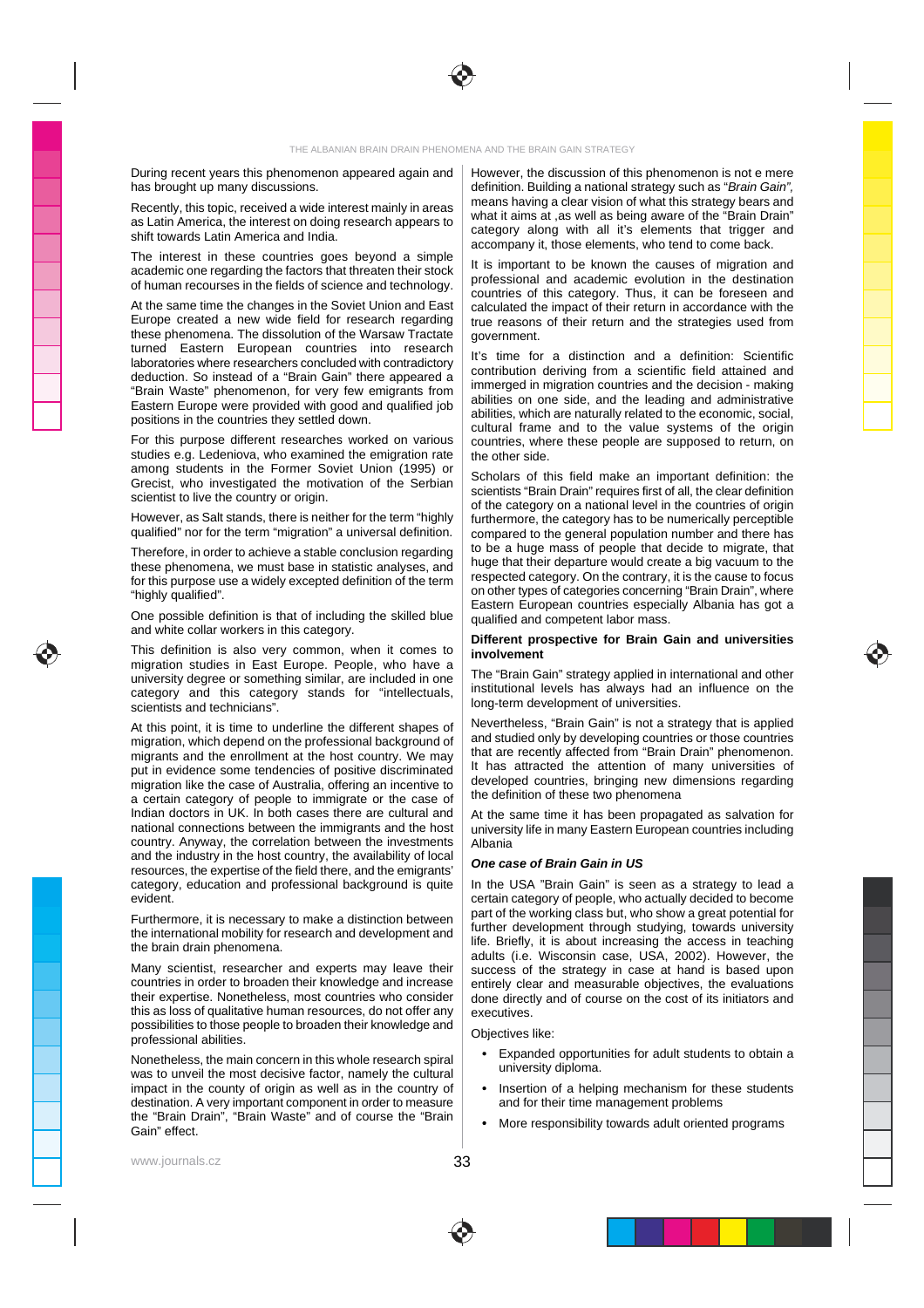

# THE ALBANIAN BRAIN DRAIN PHENOMENA AND THE BRAIN GAIN STRATEGY

 Increasing the standard of graduated students on state rather than on the federal level

At the same time appointments of activities like:

- Adult necessities analysis for university studies regarding time and place
- Creation of mixed courses and common programs.
- Studies in distance etc.

Also of great importance is to directly charge the involved institutions for their successful work or failure because such an approach assures the functionality of the strategy. Furthermore, the direct involvement of the strategy initiators and benefiters in obtaining and assuring the necessary resources for the interested parties leads to an increase of their responsibility towards the strategy success.

#### **Brain Gain in the Albanian prospective**

Albanian strategy case aims directly on having an impact on university life but with more general objectives, in macro level terms, not addressing clearly the interests of the project itself.

Some objectives of the applied strategy are:

- Substitution of old concepts with new ones.
- Development of new initiatives and strategies concerning universities management.
- Identification of individuals with an excellent scientific reputation for the development of the Albanian Science
- Creation of partnerships in the fields of scientific research teaching

The governmental financial support for the activities within the strategies enhances the credibility and access of those, but at the same time it makes people included in a "brain gain" category less responsible in this partnership. Furthermore, this support does not pursue the primarily effects that the strategy has had in universities affected by this phenomenon.

Anyway, what needs to be done is the distinction between the impact on the scientific development and that on the administrative and management life of public Albanian universities that are regulated by law. Also the appliance of the "Brain Gain" category in Albanian Universities happens in accordance with the laws of the country but not necessarily in accordance with the leading abilities and skills of the persons' involved.

The Contingent deficiencies in strategy projection and it's outcome evaluation are:

- lack of a quantitative evaluation e. g the number of those who migrated in the last 20 years
- lack of classification of the population in categories in terms of education and technical skills
- unknown dynamic of the migrated population in country of destination.

In other terms there is no credible evaluation of the target population with regard to the application of this strategy. Consequently, the measurements of the objectives and accomplishments are vaguer, which diminishes the chances for success and recognition for this strategy.

# **Brain Gain scenarios in Albania**

The Albanian government is disseminating greatly the Brain Gain strategy. This is very positive, but it is better to be

www.journals.cz

34

cautious because all that may remain from an ambitious project is a "nice speech" deviating from the project mission. Will "The Brain" return to Albania?

It takes a more detailed analysis of the phenomenon, in order to prove that this theory is a successful one in a couple of years.

**First**: The phenomenon needs to be analyzed, in order to understand why people go abroad.

 There is a list of reasons: lack of good working conditions, lack of good salary system, low evaluation of work in the country, lack of infrastructure in winning back "The Brain", lack of information concerning the institutions in the country etc.

**Second**: What contentment sense people working in the administration?

In order to make the strategy successful, it is of great importance that people working for the administration feel comfortable and enjoy their work, because only such people tend to stay in the country of origin.

**Third:** By now it is possible to prevent "Brain Drain".

All people who will decide to turn back to Albania are going to be confronted with the second moment mentioned above, before taking such a step. At the same time they face another essential moment, the moment of their adoption to the Albanian reality. Without knowing the Albanian reality by their return, they would become victims of negative elements, regardless their values. Thus, their reputation and values in respective fields would fade and that would lead not only to a devaluation concerning the project importance but would also harm the interests of the Albanian State (regardless the fact that this action may be set with intent).

**Forth:** Promotion and marketing of the repatriates.

It is necessary to have a marketing program regarding the return of the migrated brain. Nonetheless cautiousness is demanded to make sure that the human and scientific values of those repatriates, which prevailed in time, do not get harmed.

Let us try to put ourselves in those repatriates place – how would a repatriate feel returning after two years and not being respected at all (Glut theory) but just being noticed and evaluated because of their return. Everything needs to be in balance, caution has to be in firs place so that the return of 1, 2, 3 will not led to the departure of 100,200,300 others.

So that this program can work out and become a success it is essential that both the Albanian government and the repatriates respectively the potential repatriates, act by taking into consideration this rule: "Doing the right things in the proper way"

Through our actions we can bee willingly or unwillingly in one of the squares of the matrix below.

Lately the discussion regarding "Brain Gain" has brought forward a new term called "Brain Circulation". "Brain Circulation" stands for providing favorable terms regarding financial and communication issues to facilitate "Brain" migration from one country to another- be it for pat-time work or research work- and for providing comfortable working and living conditions for the "Brain" in the country of origin. Thus, the "Brain" will not intend to leave since the condition abroad will not (won't) bee any longer "the forbidden Fruit" and the "magnetic" effect of attracting people and !transforming migration into something very normal, is going to fade.